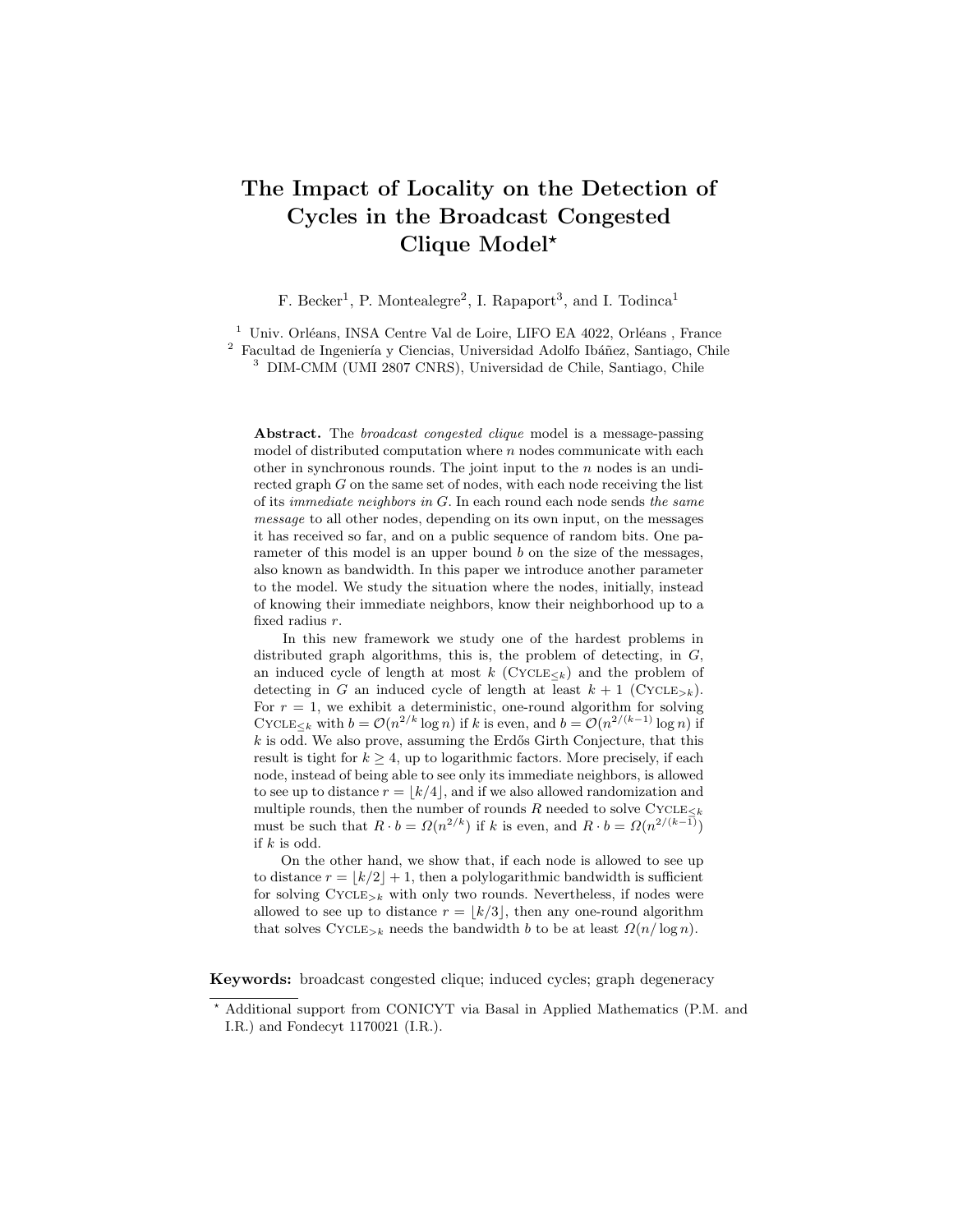## 1 Introduction

The broadcast congested clique model is a message-passing model of distributed computation where  $n$  nodes communicate with each other in synchronous rounds over a *complete network*  $[1, 2, 4, 6–8, 14, 16, 18, 21]$ . The joint input to the *n* nodes is an undirected graph  $G$  on the same set of nodes, with node  $u$  receiving the list of its neighbors in G. Nodes have pairwise distinct identities, which are numbers upper bounded by some polynomial in  $n$ . The identity of node  $u$  is denoted by  $id(u)$ . All nodes know n, the size of the network.

Each node broadcasts, in each round, a single b-bit message along each of its  $n-1$  communication links. The size of the messages is known as the bandwidth of the system, and it is a parameter of the model (which could grow with  $n$ ). Broadcasting is equivalent to writing the messages on a whiteboard, visible to every node. In each round every node produces its message using its input, the contents of the whiteboard, and a sequence of public random bits.

Typically, the goal of an algorithm is to decide whether the input graph G belongs to some graph class  $C$ . An algorithm is correct if it terminates with every node knowing the correct answer (that is, whether  $G \in \mathcal{C}$ ) with high probability. The round complexity of an algorithm is the maximum number of rounds over all possible input graphs (of size  $n$ ).

Few fast algorithms are known in the broadcast congested clique model. In fact, if the bandwidth  $b = \mathcal{O}(\log n)$ , then there exist one-round algorithms for deciding whether the input graph  $G$  has bounded degeneracy  $[6]$ , contains a fixed forest [14], is a cograph [21]. Also, if  $b = \mathcal{O}(\text{polylog } n)$ , then there is a one-round algorithm for deciding whether  $G$  is connected  $[1, 2]$ .

One way to increase the computing power of the model is to lift the broadcast restriction and to allow the nodes the possibility of sending different messages through different links. This general model, known as unicast congested clique [14], gives the possibility to perform a load balancing procedure efficiently. Such enormous intrinsic power has allowed some authors to provide fast algorithms for solving natural problems: an  $\mathcal{O}(\log \log \log n)$ -round algorithm for finding a 3-ruling set [17],  $\mathcal{O}(n^{0.158})$ -round algorithms for counting triangles, for counting 4-cycles and for computing the girth [12], an  $\mathcal{O}(1)$ -round algorithm for detecting a 4-cycle [12], an  $\mathcal{O}(1)$ -round algorithm constructing a minimum spanning tree [20].

Another very natural, much more limited and less dramatic way to increase the computing power of the broadcast congested clique model, is to expand the local knowledge the nodes initially have about  $G$ . The idea of a constantradius neighborhood independent of the size of the network is present in the research on local algorithms pioneered by Angluin [3], Linial [23] and Naor and Stockmeyer [25].

We therefore use the  $KT_r$  notion, introduced by Awebuch et. al. [5], which means Knowledge of Topology up to distance  $r$ , excluding edges with both endpoints at distance r. More precisely, we call  $BCLIQUE[r]$  the extension of the broadcast congested clique model where each node  $u$  "sees" (receives as input) the set of all edges lying on a path of length at most  $r$ , starting in  $u$ . Hence,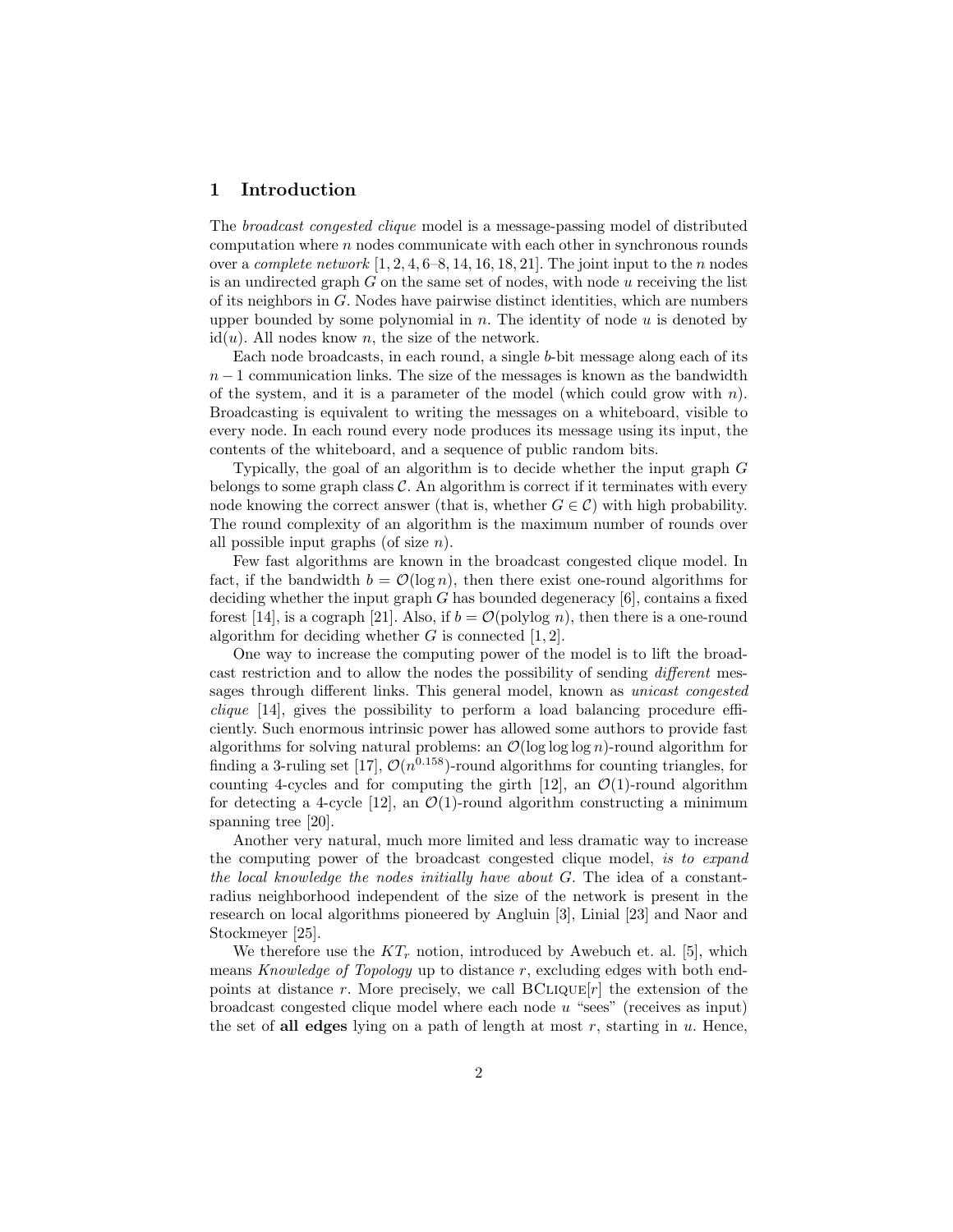BCLIQUE<sup>[1]</sup> corresponds to the classical broadcast congested clique model, and is simply denoted BClique.

One of the most studied problems in the BClique model is related to the existence of cycles in the input graph G. The first natural question one can formulate, that is, deciding whether G contains a cycle has been, until now, the only question amenable to a simple algorithm. In fact, Becker et al. [6] show that a simple set of logarithmic size messages is sufficient to recognize, deterministically and in one round, whether the input graph G is acyclic.

Any other natural question concerning cycles has given strong negative results. Drucker et al. [14] showed that, if  $\ell \geq 4$ , then any algorithm that decides whether the  $\ell$ -node cycle  $C_{\ell}$  is a subgraph (or an induced subgraph) of the input graph G needs  $\Omega(ex(n, C_{\ell})/nb)$  rounds, where  $ex(n, H)$  is the Turán number of  $H$ , i.e., the maximal number of edges of an *n*-node graph which does not contain a subgraph isomorphic to H. Remark that  $ex(n, C_\ell)$  is  $\Theta(n^2)$  for odd values  $\ell$ , and  $\Theta(n^{1+1/\ell})$  for even values (assuming the Erdős Girth Conjecture<sup>4</sup> [15]).

Moreover, even in the very powerful unicast congested clique model, the algorithms for cycle detection are rather slow. In fact, the best algorithm for detecting  $C_{\ell}$  uses  $\mathcal{O}(n^{\rho} \log n)$  rounds, for every  $\ell \geq 3$ , where  $\rho < 0.15715$  [12]. The only exception being the detection of squares  $C_4$ , for which an extremely elegant  $\mathcal{O}(1)$ -round algorithm has been devised [12].

In this paper, we mainly study two problems:  $\text{CYCLE}_{< k}$  and  $\text{CYCLE}_{> k}$ . The first one consists in deciding whether the graph contains an induced cycle of length at most k (i.e., deciding whether the *girth* of the graph is at most k). The second problem, complementary to the first one, consists in detecting the existence of an induced cycle of length at least  $k + 1$ . This difficulty to find fast algorithms for problems related to the existence of cycles is what makes the positive results of this paper surprising.

Note that the existence of an induced cycle of length at most  $k$  is equivalent to the existence of a cycle (not necessarily induced) of length at most  $k$ . On the other hand, as we are going to explain later, finding an algorithm for detecting induced cycles of length at least  $k + 1$  requires much more involved arguments than finding algorithms for detecting cycles (not necessarily induced) of length at least  $k+1$ .

#### Our Results

In Section 3 we show that there is a deterministic, one-round BClique algorithm for solving problem CYCLE<sub> $\leq k$ </sub> with bandwidth  $\mathcal{O}(n^{2/k} \log n)$  if k is even, and bandwidth  $\mathcal{O}(n^{2/(k-1)} \log n)$  if k is odd. The main ingredient for proving this is a deterministic, one-round algorithm given in [24] that reconstructs a graph of degeneracy at most d in the BCLIQUE model using bandwidth  $\mathcal{O}(d \log n)$ (reconstruction means that every node knows all the edges of the input graph).

<sup>&</sup>lt;sup>4</sup> This conjecture states that there exist graphs with n vertices and  $\Omega(n^{1+1/k})$  edges not containing cycles of length less than or equal to  $2k$ .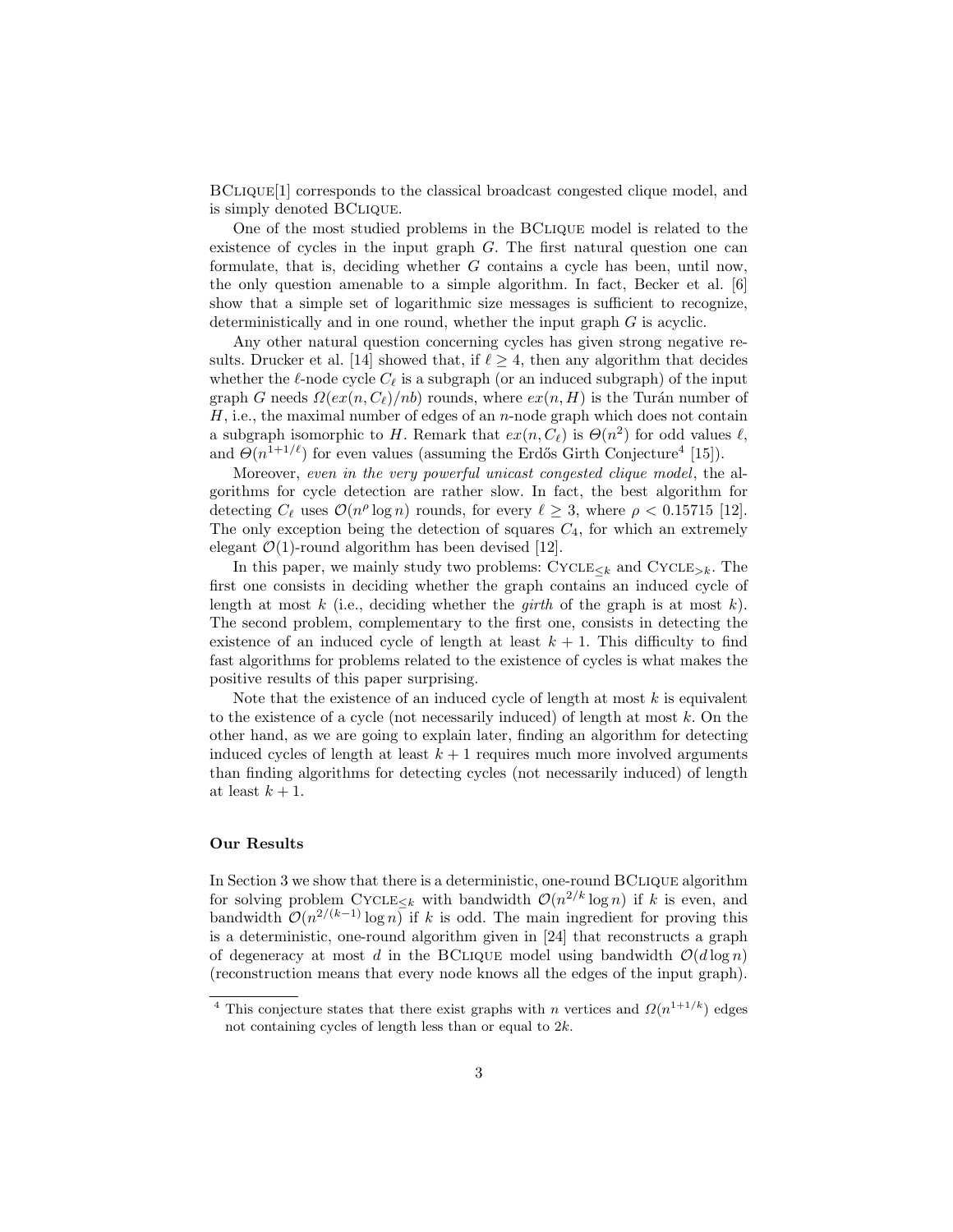Recall that the degeneracy of  $G$  is the minimum d such that, by iteratively removing vertices of degree at most d, we obtain the empty graph.

We also show that previous upper bounds match the lower bounds up to logarithmic factors, even in the  $BCLIQUE[|k/4|]$  model allowing randomization and multiple rounds. More precisely, if we allowed the nodes to see up to distance  $\lfloor k/4 \rfloor$ , to use public coins and multiple rounds, then the number of rounds R and bandwidth b needed to solve CYCLE<sub>≤k</sub> is such that  $R \cdot b = \Omega(n^{2/k})$  if k is even, and  $R \cdot b = \Omega(n^{2/(k-1)})$  if k is odd (in both cases  $k \ge 4$ ), for every  $\epsilon$ -error algorithm. (For these lower bounds we assume the Erdős Girth Conjecture).

We start Section 4 by giving a useful, "local" characterization of graphs which do not have long induced cycles. Using this, together with a technique inspired by the linear sketches of [1, 19], we show that, if each node is allowed to see at distance  $\lfloor k/2 \rfloor + 1$ , then a polylogarithmic number of bits is sufficient for detecting in two rounds an induced cycle of length strictly larger than  $k$ . More precisely, we prove that for every  $k \geq 3$ , there exists a two-round algorithm in the BCLIQUE  $|k/2| + 1$  model that solves CYCLE<sub>>k</sub> with high probability using bandwidth  $\mathcal{O}(\log^4 n)$ . The approach is based on the randomized algorithm of Ahn et al. [1] for computing a spanning forest in the BClique model with bandwidth  $\mathcal{O}(\log^3 n)$ . With respect to lower bounds, we prove that any oneround, public-coin BCLIQUE  $\lfloor k/3 \rfloor$  algorithm that solves CYCLE<sub>>k</sub> needs the bandwidth to be at least  $\Omega(n/\log n)$ . Note that the case  $k = 3$  corresponds to decide whether the input graph  $G$  is chordal, i.e., whether the only induced cycles in G are triangles.

|  |  |  |  |  |  | The results of this article are summarized in Tables 1 and 2. |  |  |  |  |  |
|--|--|--|--|--|--|---------------------------------------------------------------|--|--|--|--|--|
|--|--|--|--|--|--|---------------------------------------------------------------|--|--|--|--|--|

|                        | $ BCLIQUE[r]  \#$ Rounds |    | Bandwidth                                                                                                  | Randomized?                     |
|------------------------|--------------------------|----|------------------------------------------------------------------------------------------------------------|---------------------------------|
| Upper bound<br>Theorem | $r=1$                    |    | $\begin{array}{l} O(n^{2/k} \log n), k \text{ even} \\ O(n^{2/(k-1)} \log n), k \text{ odd} \end{array}$   | Deterministic                   |
| Lower bound<br>Theorem | $r \leq k/3$             |    | $\sqrt{\Omega(n^{2/k}/\log n)}$ , k even<br>$\left \frac{\Omega(n^{2/(k-1)}/\log n)}{k\text{ odd}}\right $ | Randomized<br>$\epsilon$ -error |
| Lower bound<br>Theorem | $r \leq k/4$             | R. | $\Omega(n^{2/k}/R)$ , k even<br>$\Omega(n^{2/(k-1)}/R)$ , k odd                                            | Randomized<br>$\epsilon$ -error |

**Table 1.** Results concerning problem CYCLE $\lt k$ . The lower bounds assume the Erdős Girth Conjecture.

|                        |                        |                                 | $ BCLIQUE[r] \#$ Rounds Bandwidth Randomized? |
|------------------------|------------------------|---------------------------------|-----------------------------------------------|
| Upper bound<br>Theorem | $r \geq \frac{k}{2}+1$ | $O(\log^4 n)$                   | Randomized<br>(w.h.p.)                        |
| Lower bound<br>Theorem | $r \leq k/3$           | $\left \Omega(n/\log n)\right $ | Randomized<br>$\epsilon$ -error               |

**Table 2.** Results concerning problem  $\text{CYCLE}_{\geq k}$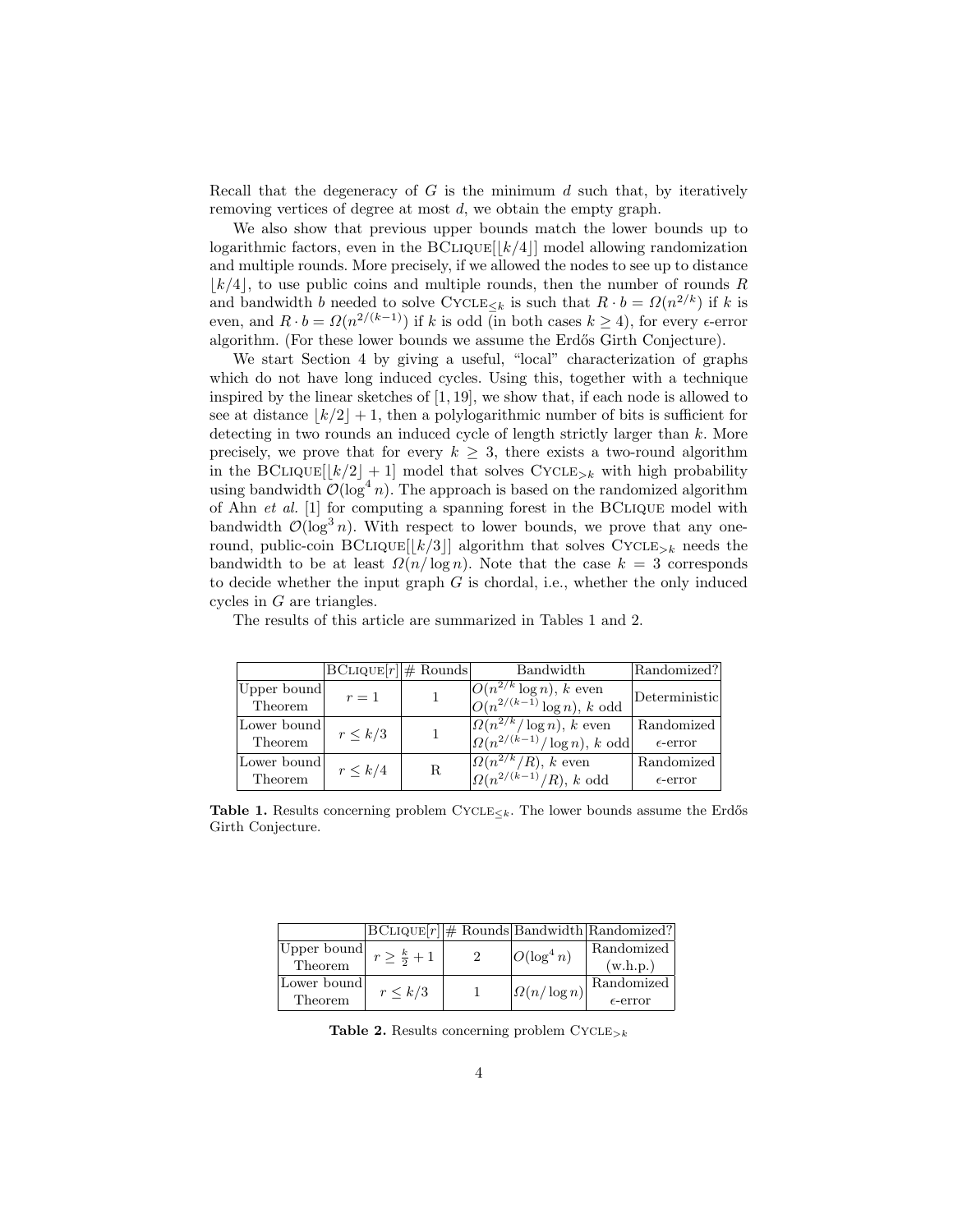## 2 Basic Definitions and Notations

Let  $G = (V, E)$  be an undirected graph, and let  $u \in V$ . We call  $N_G(u) = \{v \in$  $V | uv \in E$  and  $N_G[u] = N_G(u) \cup \{u\}$ , the open and closed neighborhoods of u, respectively. Similarly, for  $U \subseteq V$ ,  $N_G(U) = \bigcup_{u \in U} N_G(u) - U$  and  $N_G[U] =$  $N_G(U) \cup \{U\}$  are the open and closed neighborhoods of U, respectively. When no ambiguity is possible, we will omit the subindices. By extension, we denote  $N^{r}[u]$  the set of vertices at distance at most r from u, and we call it closed rneighborhood of u. Analogously,  $N^{r}(u) = N^{r}[u] \setminus \{u\}$  is the open r-neighborhood of u.

Graph  $H = (V', E')$  is a *subgraph* of  $G = (V, E)$  if  $V' \subseteq V$  and  $E' \subseteq E$ . If, for any edge  $uv \in E$  with  $u, v \in V'$  we also have  $uv \in E'$ , we say that H is an induced subgraph of  $G$ , or that  $H$  is the subgraph of  $G$  induced by  $V'$ . Given a vertex subset S, the subgraph induced by S is denoted  $G[S]$ . We simply write  $G-S$  for  $G[V\setminus S]$ . Also, if F is a subset of edges, we denote by  $G-F$  the graph obtained from  $G$  by removing the edges of  $F$ . The degeneracy of a graph  $G$  is the minimum  $d$  such that, by iteratively removing vertices of degree at most  $d$ , we obtain the empty graph

If S is a vertex subset of  $G = (V, E)$ , the *contraction* of S consists in replacing the whole subset S by a unique vertex  $v<sub>S</sub>$ , such that the neighborhood of  $v<sub>S</sub>$  in the new graph is  $N_G(S)$  while  $G-S$  remains unchanged. A *connected component* of G is the inclusion-maximal set of vertices inducing a connected graph. An induced path (resp. cycle) of graph  $G$  is called a *chordless* path (cycle). A graph is called k-chordal if it does not contain any induced cycle of length greater than k. The 3-chordal graphs are known as chordal graphs.

The BCLIQUE $[r]$  model is formally defined as follows. There are n nodes which are given distinct identities (IDs), that we assume for simplicity to be numbers between 1 and  $n$ . In this paper we consider the situation where the joint input to the nodes is a graph G. More precisely, each node u receives as input the subgraph of radius r around itself (i.e., all edges lying on a path of length at most  $r$ , starting in  $u$ ). Nodes execute an algorithm, broadcasting b-bit messages in synchronous rounds. Their goal is to compute some function  $f$  that depends on G. When an algorithm stops every node must know  $f(G)$ . Function f defines the problem to be solved. A  $0 - 1$  function corresponds to a decision problem.

An algorithm may be deterministic or randomized. We distinguish two subcases of randomized algorithms: the private-coin setting, where each node flips its own coin; and the public-coin setting, where the coin is shared between all nodes. (In this work we are going to consider public-coin algorithms only). An  $\varepsilon$ -error algorithm A that computes a function f is a randomized algorithm such that, for every input graph G, Pr{A outputs  $f(G) \geq 1 - \varepsilon$ . In the case where  $\varepsilon \to 0$  as  $n \to \infty$ , we say that A computes f with high probability (whp).

We consider several decision problems in this paper:  $\text{CYCLE}_{=k}$ ,  $\text{CYCLE}_{\leq k}$  and  $CYCLE_{\geq k}$ . These problems consist in deciding, respectively, whether the input graph has an induced cycle of length exactly  $k$ , at most  $k$ , and strictly larger than k. Problems SUB-CYCLE<sub> $=k$ </sub>, SUB-CYCLE<sub> $\lt k$ </sub> and SUB-CYCLE<sub> $\gt k$ </sub> are defined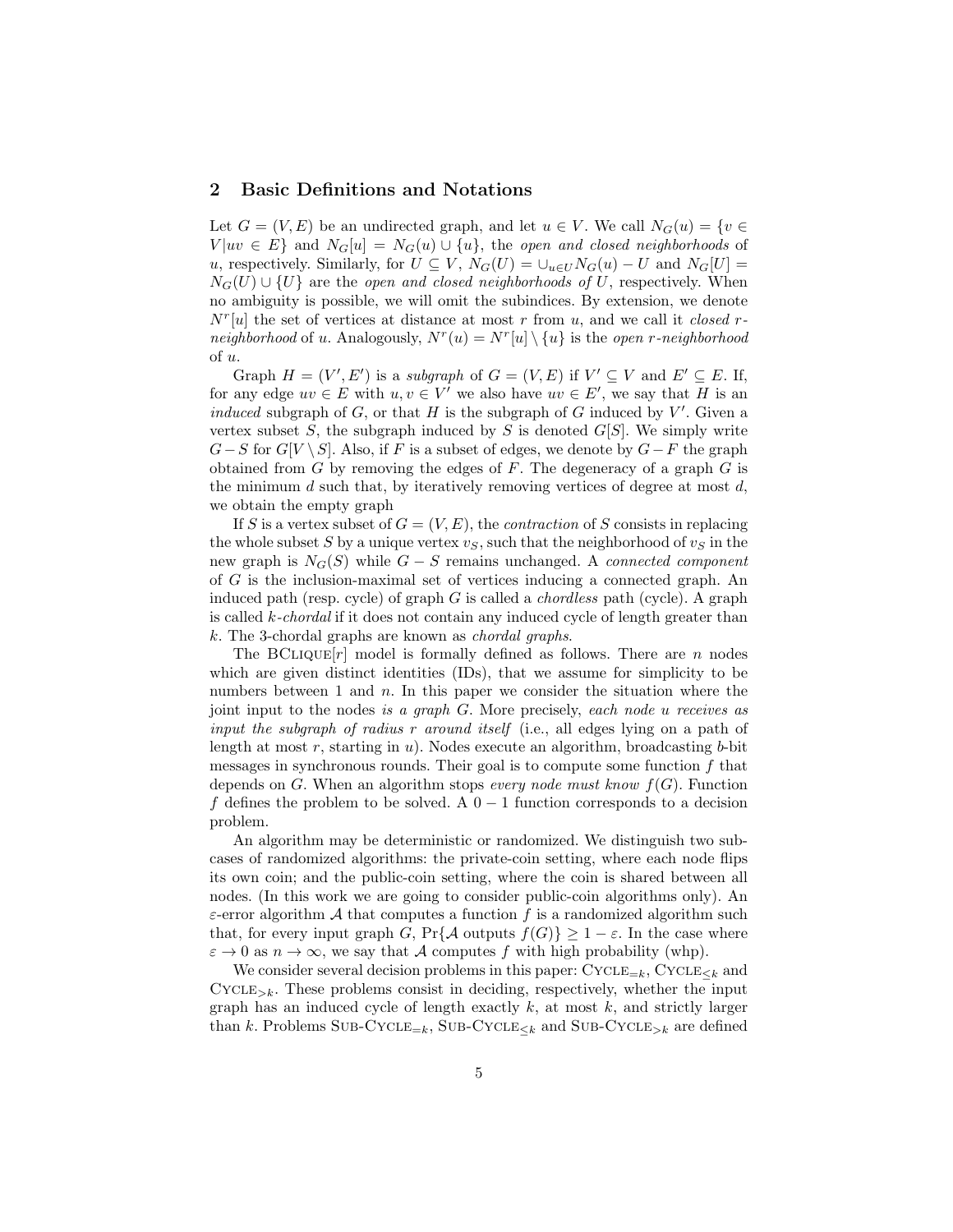in a similar way, but in this case we ask whether the input graph has a cycle as a subgraph (induced or not) of length  $k$ , at most  $k$ , and strictly larger than  $k$ .

# 3 Detection of Short Cycles

Let us denote by  $ex(n, k)$  the maximum number of edges in an *n*-vertex graph not containing a cycle of length at most  $k$ . A very helpful result in the study of graphs without short cycles is the one that relates the nonexistence of short cycles in G with the degeneracy of G. More precisely, graphs with no cycles of length at most  $k$  (as subgraphs) have a relatively small degeneracy.

**Proposition 1** ([14]). Graphs with no cycles of length at most k are of degeneracy  $\mathcal{O}(ex(n,k)/n)$ .

In [24] it is shown that graphs of degeneracy at most  $d$  can be recognized, and even reconstructed, by a one-round algorithm in the BClique model using bandwidth  $\mathcal{O}(d \cdot \log n)$ . Recall that reconstruction means that at the end of the algorithm, every node knows all the edges of the input graph.

**Theorem 1** ([24]). There is a one-round, deterministic algorithm in the model BClique, that reconstructs the input graph G if the graph is d-degenerate, and rejects otherwise, using bandwidth  $\mathcal{O}(d \cdot \log n)$ .

By Proposition 1, the degeneracy of the NO-instances of  $\text{CYCLE}_{\leq k}$  is upper bounded by  $\mathcal{O}(ex(n,k)/n)$ . Therefore, from Theorem 1, we conclude the existence of a one-round algorithm for CYCLE<sub> $\lt k$ </sub> such that, each node, either (1) fully reconstructs the graph and decides the existence of a cycle of length at most  $k$  or (2) notices that the degeneracy of the input graph is larger than the bound required by the NO instances, and concludes that the input graph must be a YES instance. Therefore, we have the following corollary.

Corollary 1. Problem  $\text{CYCLE}_{\leq k}$  can be solved with a one-round, deterministic algorithm in the BCLIQUE model using bandwidth  $\mathcal{O}((ex(n,k)/n) \log n)$ .

Previous algorithm is rather restrictive. It is deterministic, it works in oneround and the information each node has about the graph is minimal, consisting in the 1-neighborhood. The question we ask here is the following: is it possible, by lifting previous restrictions, to decrease the total number of bits broadcasted by each node? Next results give a negative answer to this question. In other words, the one-round deterministic algorithm based on the degeneracy seems to be the best we can do.

Recall that  $BCLIQUE[r]$  is the extension of the broadcast congested clique model where each node u receives as input the set of all edges lying on a path of length at most r, starting in u. Our first result tackles the case where  $r \leq |k/4|$ .

**Theorem 2.** Let  $\epsilon \leq 1/3$  and  $0 < r \leq k/4$ . Then, any  $\epsilon$ -error, R-round, bbandwidth algorithm in the BCLIQUE[r] model solving CYCLE $\lt k$  satisfies  $R \cdot b =$  $\Omega(ex(n,k)/n).$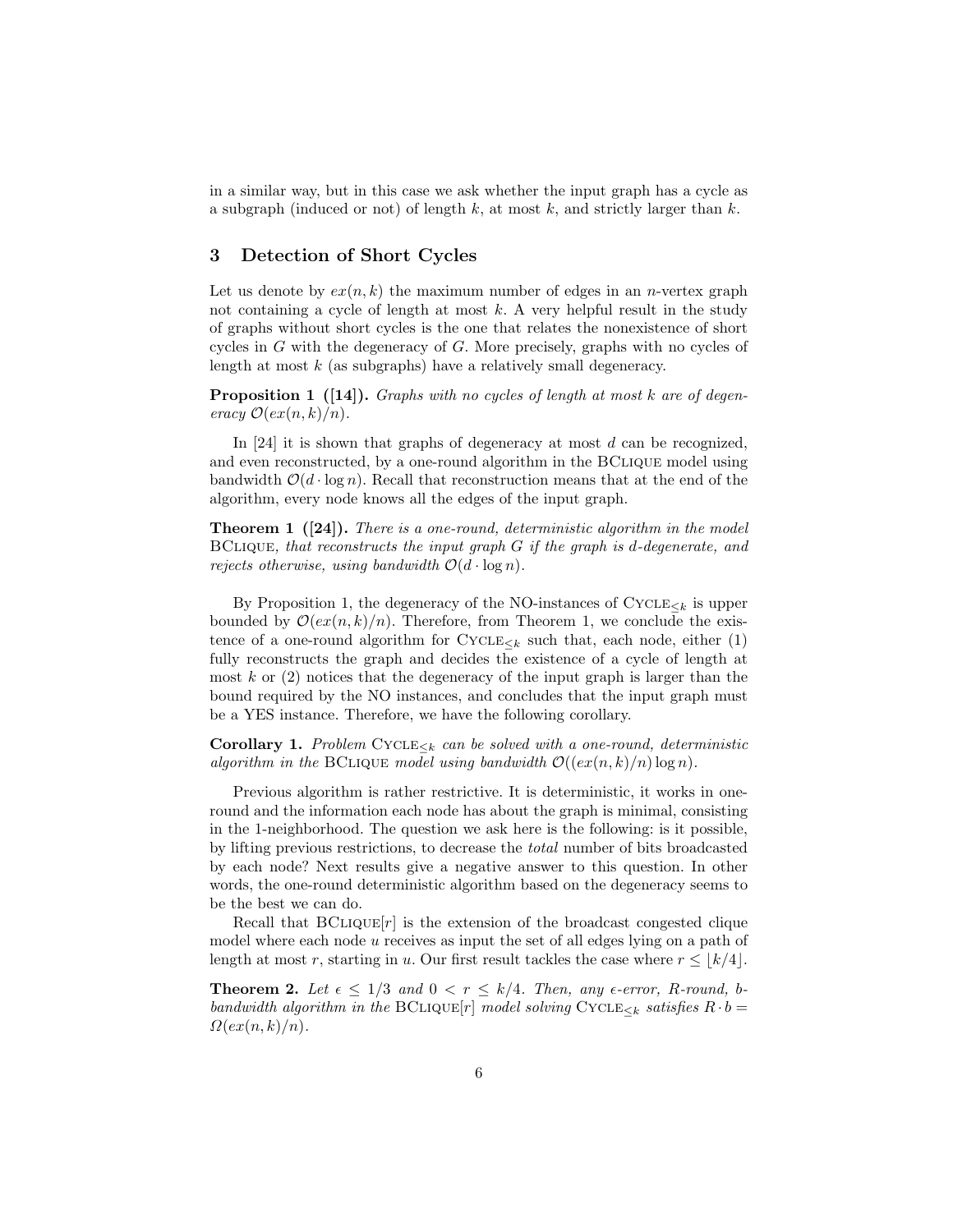In the case where the nodes have more knowledge of the graph, i.e., when  $k/4 \le r \le k/3$ , we obtain a tight bound for one-round algorithms.

**Theorem 3.** Let  $\epsilon \leq 1/3$  and  $k/4 < r \leq k/3$ . Then, any  $\epsilon$ -error, one-round algorithm in the BCLIQUE $[r]$  model that solves CYCLE $\lt k$  requires bandwidth b =  $\Omega(ex(n, k)/(n \log n)).$ 

*Remark 1.* Bondy and Simonovits [10] showed that  $ex(n, k) = \mathcal{O}(n^{1+2/k})$  if k is even, and  $ex(n,k) = \mathcal{O}(n^{1+2/(k-1)})$  if k is odd. On the other hand, the Erdős Girth Conjecture states that this bound is tight, implying the results of Table 1. Note that currently, the best constructions provide a lower bound for  $ex(n, k)$  $\Omega(n^{1+4/(3k-7)})$  if k is even, and  $ex(n,k) = \Omega(n^{1+4/(3k-9)})$  if k is odd [22].

# 4 Detection of Long Cycles

Recall that graphs without induced cycles of length greater than  $k$  are called k-chordal [11]. 3-chordal graphs, i.e., graphs in which every cycle (not necessarily induced) of 4 or more vertices has a chord, are called chordal graphs. It is known that a graph G is chordal if and only if, for each vertex  $u \in V$ , and each connected component C in  $G - N[u]$ , the neighborhood  $N(C)$  of this component induces a clique in  $G$ . This "local" characterization has been exploited by Chandrasekharan et al. [13] for devising a fast parallel algorithm recognizing chordal graphs. We begin this section by extending previous characterization to arbitrary chordalities  $k > 3$  in order to take advantage of this in our distributed framework.

Let G be a graph,  $u \in V(G)$  and  $k > 0$ . Let  $D_1, \ldots, D_p$  be the p connected components of  $G - N^{\lfloor k/2 \rfloor}[u]$  (obtained by removing the vertices at distance at most  $\lfloor k/2 \rfloor$  from u). Let  $H_u^k$  denote the graph obtained from G by contracting each component  $D_i$  into a single node  $d_i$ .

**Lemma 1.** Let G be a graph. G is k-chordal if and only if, for every  $u \in V(G)$ ,  $H_u^k$  is k-chordal.

Lemma 1 provides us with a strategy for deciding  $k$ -chordality, i.e., for deciding whether the input graph G is a NO instance of problem  $\text{CYCLE}_{\geq k}$ . For doing this every node x must compute the graph  $H_x^k$  and then decides whether  $H_x^k$  is k-chordal. In order to compute  $H_x^k$ , each node x needs first to find the connected components of  $G - N^{\lfloor k/2 \rfloor}[x]$ . Let  $F_x$  is the set of all edges lying on a path of length at most  $\lfloor k/2 \rfloor + 1$  starting in x. We need then each node to compute the connected components of  $G - F_x$  outside  $N^{\lfloor k/2 \rfloor}[x]$ .

# 4.1 Computing the Connected Components of  $G - F_x$

Ahn et al. provide a probabilistic, one-round algorithm for computing a spanning forest of the input graph  $G$ , in the BCLIQUE model using bandwidth  $\mathcal{O}(\log^3 n)$  [1]. In their algorithm, each node constructs a message based on its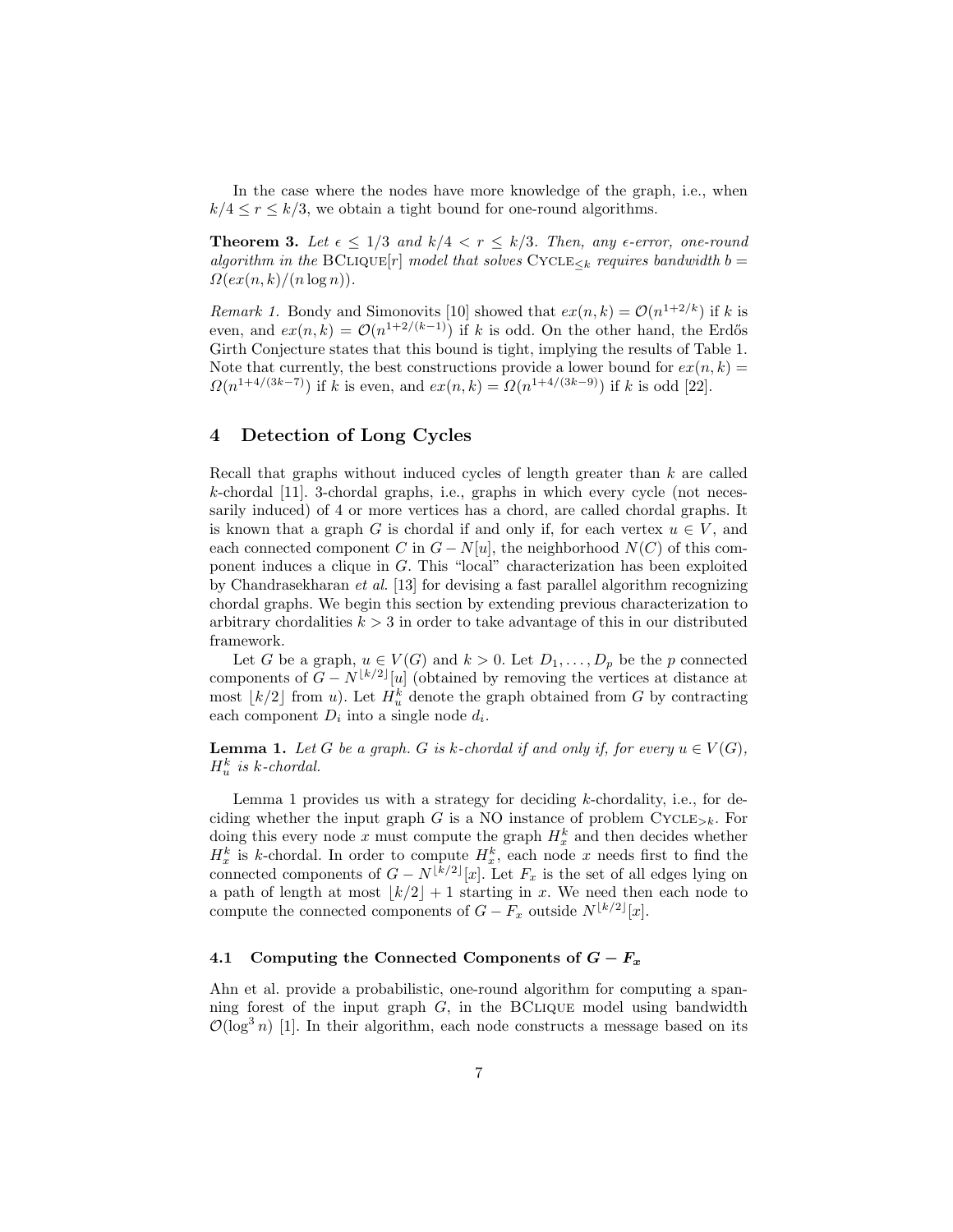neighborhood and on a sequence of public random coins, and broadcasts it to all other nodes. Using all these messages, every node is able to construct a spanning forest of the graph with probability  $1 - \epsilon$ , for a fixed  $\epsilon > 0$ .

We want each node x to compute the connected components of  $G-F_x$ . Recall that  $F_x$  is the set of all edges lying on a path of length at most  $\lfloor k/2 \rfloor + 1$  starting in x. We place ourselves in the BCLIQUE  $\lfloor k/2 \rfloor + 1$  model with bandwidth  $\mathcal{O}(\log^4 n)$ . We amplify the bandwidth by a  $\log(n)$  factor, with respect to the spanning tree algorithm of [1], to ensure that it succeeds with high probability. Also, every node needs to know all the set of edges  $F_x$ , that is why we choose the BCLIQUE $[k/2] + 1]$  model. Using the spanning forest algorithm of [1], we prove that each node x can construct a spanning forest of  $G - F_x$  with high probability.

The key observation is that the messages produced by each vertex is a linear function (w.r.t. to the edges of the graph). Therefore, from the messages of  $G$ , each vertex  $x$  computes the messages that the algorithm *would have constructed* on  $G - F_x$ .

**Definition 1.** Let  $n, k, \delta > 0$ . A  $\delta$ -linear sketch of size k is a function S:  ${0,1}^{\mathcal{O}(\log n)} \times {\{-1,0,1\}}^n \to {0,1\}^k$ , such that, if we call  $S_r = S(r,\cdot)$ , then

- $S_r$  is linear, for each  $r \in \{0,1\}^{\mathcal{O}(\log n)}$ ;
- $-$  If r is chosen uniformly at random, then there is an algorithm that on input  $S_r(x)$  returns ERROR with probability at most  $\delta$ , and otherwise returns a pair  $(i, x_i)$  such that  $x_i \neq 0$  and coordinate i is picked uniformly at random between the non-zero coordinates of  $x$ . The probabilities are taken over the random choices of r.

**Proposition 2** ([19]). For each  $n, \delta > 0$ , there exists a  $\delta$ -linear sketch of size  $\mathcal{O}(\log^2 n \log \delta^{-1}).$ 

Let  $G = (V, E)$  be a graph of size n, and  $x \in V$ . We call  $a^x$  the connectivity vector of x in G, defined as the vector of dimension  $\binom{V}{2}$  such that:

$$
a_{\{u,v\}}^x = \begin{cases} 1 & \text{if } \{u,v\} \in E, x = u \text{ and } u < v, \\ -1 & \text{if } \{u,v\} \in E, x = v \text{ and } u < v, \\ 0 & \text{otherwise.} \end{cases}
$$

For  $r \in \{0,1\}^{\mathcal{O}(\log n)}$ , we say that  $S_r(G) = \{S_r(a^x)\}_{x \in V(G)}$  is a  $\delta$ -connectivity sketch of G, where S is a  $\delta$ -linear sketch. Note that for any  $x \in V$ , each non zero coordinate of  $a^x$  represents an edge of  $N(x)$ , and for any  $U \subseteq V$  the non zero coordinates of  $\sum_{x \in U} a^x$  are exactly the edges in the cut between U and its complement  $V \setminus U$ .

Let  $G = (V, E)$  be the input graph. The one-round algorithm in the BCLIQUE model devised by Ahn et al. for computing a spanning forest of G works as follows. Let  $t = \lceil \log n \rceil$ . Each node computes and sends t independent δ-linear sketches of its connectivity vector, using t random strings  $r_1, \ldots, r_t$  picked uniformly at random. Using these messages, any node can compute  $t$  independent  $\delta$ -connectivity sketches of G and therefore it can compute a spanning tree using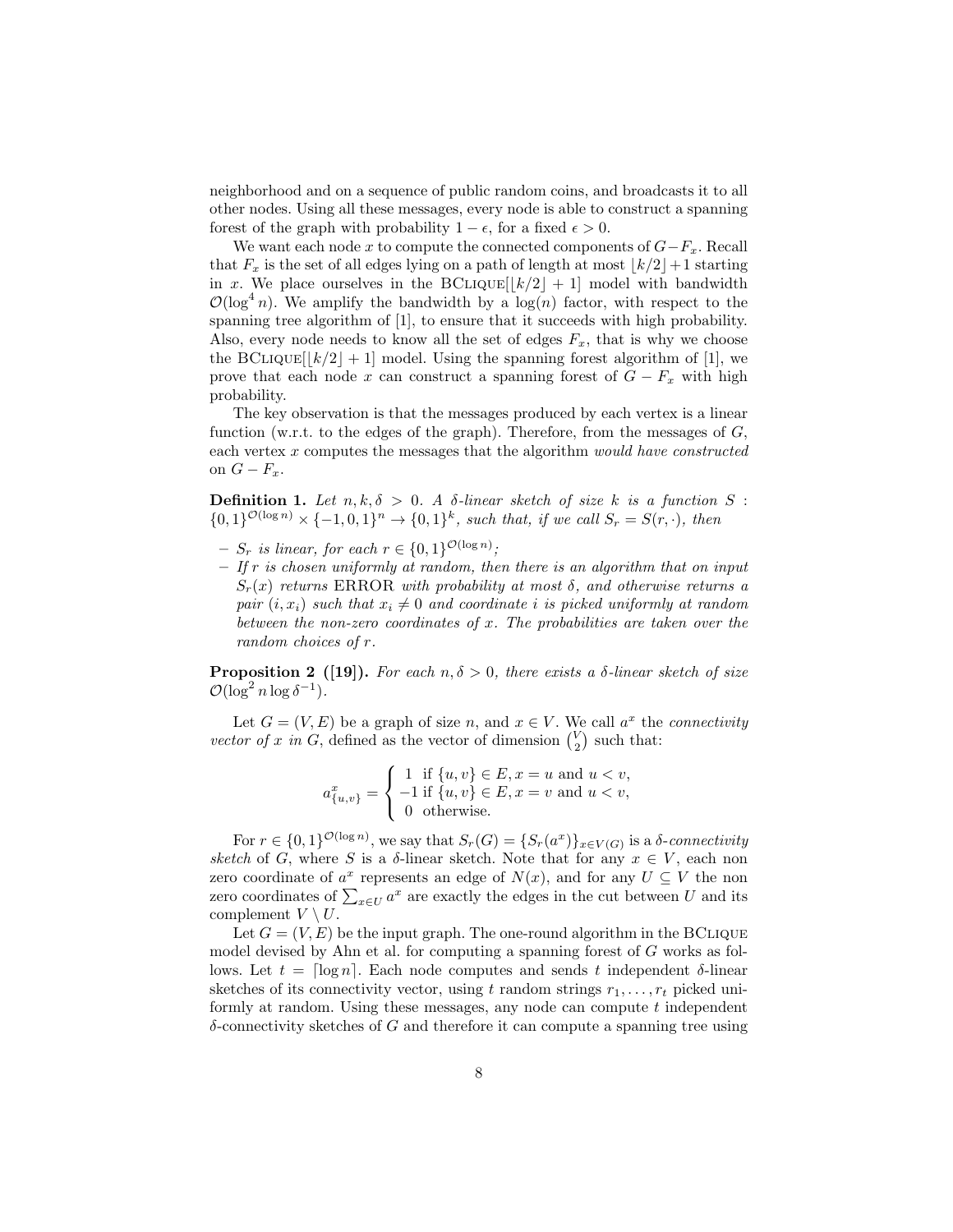the following t steps procedure. First, let us denote by  $\hat{V}$  the set of supernodes, which initially are the n singletons  $\{\{u\}|u \in V\}$ . At step  $0 \leq i \leq t$ , each node samples an incident edge to each set  $\hat{v} \in \hat{V}$  using the *i*th collection of linear sketches  $\sum_{x \in \hat{v}} S_{r_i}(a^x)$ , and merge the obtained connected components into a single supernode. The procedure finishes before  $t = \lfloor \log n \rfloor$  steps since the number of supernodes at least halves at each step. This idea is behind the proof of the following proposition.

**Proposition 3 (Ahn et al. [1]).** Let  $n, \delta > 0$  and  $t = \lceil \log n \rceil$ . There exists an algorithm that receives t independent  $\delta$ -connectivity sketches of a graph  $G$ , produced with  $r_1, \ldots, r_t \in \{0,1\}^{\mathcal{O}(\log n)}$  random strings picked uniformly at random, and outputs a spanning forest of G with probability  $1 - \delta$ .

**Lemma 2.** There exists a one-round algorithm in the BCLIQUE $[|k/2|+1]$  model which computes, for every node  $x \in V$ , the connected components of  $G-N^{\lfloor k/2 \rfloor}[x]$ , using bandwidth  $\mathcal{O}(\log^4 n)$  and with high probability.

*Proof.* The algorithm works as follows. First, each node x sends  $t = \lceil \log n \rceil$ different  $1/n^2$ -linear sketches of its connectivity vector  $a^x$ , using t random strings  $r_1, \ldots, r_t$ . Note that each node knows  $F_x$ . Observe that the components of  $G N^{\lfloor k/2 \rfloor}[x]$  are exactly the components of  $G-F_x$  without considering the nodes in  $N^{\lfloor k/2 \rfloor}[x]$ . In the following, we show that after the communication round, each node x can compute a spanning forest of  $G-F_x$  with probability at least  $1-1/n^2$ . Therefore, the whole algorithm succeeds with probability at least  $1 - 1/n$ .

Let  $S_r(G) = (S_r(a^{x_1}), \ldots, S_r(a^{x_n}))$  be one of the  $1/n^2$ -connectivity sketches of  $G$ , produced with the random string  $r$ , received in the communication round. Consider, for each  $e \in F_x$  and  $u \in e$ , the vector  $b^{u,e}$  of dimension  $\binom{n}{2}$  where,

$$
b^{u,e}_{e'} = \begin{cases} -a^u_e & \text{if } e'=e, \\ 0 & \text{otherwise} \end{cases}
$$
, for each  $e' \in \binom{n}{2}$ .

Let us call  $c^u$  be the connectivity vector of node u in  $G - F_x$ . Note that, for each  $e \in \binom{n}{2}$ ,

$$
c_e^u = a_e^u + \sum_{\{e' \in F_x : u \in e'\}} b_e^{u,e'} = \begin{cases} a_e^u \text{ if } e \in E(G) \setminus F_x, \\ 0 \text{ otherwise.} \end{cases}
$$

If we define  $S_r^u = S_r(a^u) + \sum_{\{e \in F_x : u \in e\}} S_r(b^{u,e})$ , we obtain, by linearity of  $S_r$ , that  $S_r^u = S_r(c^u)$  and then  $\{S_r(c^u)\}_{u \in V}$  is a  $1/n^2$ -connectivity sketch of  $G - F_x$  produced with r.

Then, after the communication round, any node x can obtain t different  $1/n^2$ . connectivity sketches of  $G - F_x$  produced with random strings  $r_1, \ldots, r_t$  picked uniformly at random. Therefore, by Proposition 3, it can produce a spanning forest of that graph with probability at least  $1 - 1/n^2$ . . The contract of  $\Box$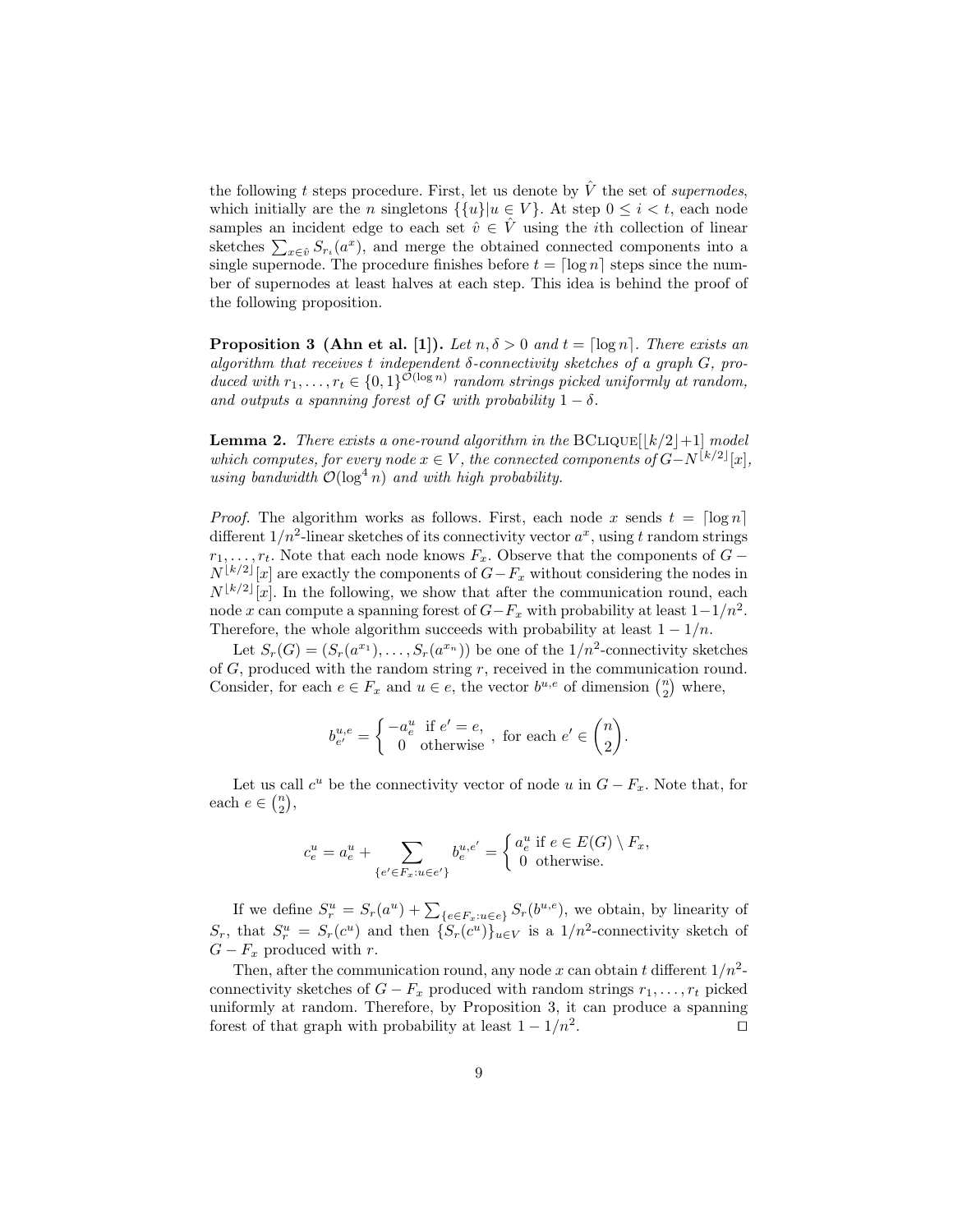#### 4.2 Deciding  $k$ -Chordality

We are now able to express the distributed algorithm recognizing  $k$ -chordal graphs, see Algorithm 1.

**Theorem 4.** Let  $k \geq 3$ . There exists a two-round randomized algorithm in the  $BCLIQUE[|k/2| + 1] model, that recognizes k-chordal graphs, and thus solves$ problem  $\text{CYCLE}_{\geq k}$ , with bandwidth  $\mathcal{O}(\log^4 n)$  and high probability.

*Proof.* In the first round, each node  $x \in G$  computes the connected components of  $G-N^{\lfloor k/2\rfloor}[x]$  using the algorithm of Lemma 2. After the first round, each node x uses its knowledge of G to locally reconstruct  $H_x^k$  by identifying the connected components  $D_1, \ldots, D_p$  of  $G - N^{\lfloor k/2 \rfloor}[x]$  and contracting each  $D_i$  into a unique vertex  $d_i$ . Note that x sees the edges between  $D_i$  and  $N^{\lfloor k/2 \rfloor}[x]$ . Finally, x checks whether  $H_x^k$  is k-chordal and communicates the answer in the second round. By Lemma 1, the input graph is chordal if and only if each vertex  $x$  communicated a YES answer. We emphasis that the second round is needed only because the nodes must all agree on the output.

The algorithm may fail only when some node  $x$  fails to compute the components of  $G - N^{\lfloor k/2 \rfloor}[x]$ ; this event may occur, from Lemma 2, with probability at most  $1/n$ .

| Algorithm 1: $k$ -chordality                                                                                                       |  |  |  |  |  |
|------------------------------------------------------------------------------------------------------------------------------------|--|--|--|--|--|
| 1 Round $1$                                                                                                                        |  |  |  |  |  |
| Run the algorithm of Lemma 2 to compute the components of<br>$\bf{2}$                                                              |  |  |  |  |  |
| $G-N^{\lfloor k/2\rfloor}[x];$                                                                                                     |  |  |  |  |  |
| 3 Round 2                                                                                                                          |  |  |  |  |  |
| Each node x builds $H_x^k$ contracting each component of $G - N^{\lfloor k/2 \rfloor}[x]$ into<br>$\overline{4}$<br>a single node: |  |  |  |  |  |
| Each node x checks whether $H_x^k$ is k-chordal and communicates the<br>5<br>answer to the other nodes;                            |  |  |  |  |  |
| The graph is $k$ -chordal if all messages communicated during this round are<br>6<br>YES messages;                                 |  |  |  |  |  |

We end this section giving a lower-bound on the bandwidth  $b$  for any oneround algorithm solving  $\text{CYCLE}_{\geq k}$  in the BCLIQUE<sub>r</sub> model, when  $0 < r \leq k/3$ .

**Theorem 5.** Let  $\epsilon \leq 1/3$ , and  $0 < r \leq k/3$ . Any  $\epsilon$ -error, one-round algorithm in the BCLIQUE $[r]$  model that solves CYCLE<sub>>k</sub> requires bandwidth  $\Omega(n/\log n)$ .

#### 5 Conclusion

All throughout the paper we considered problems  $\text{CYCLE}_{\leq k}$  and  $\text{CYCLE}_{\geq k}$ . Let us briefly discuss the similar problems  $SUB-CYCLE_{\leq k}$ ,  $SUB-CYCLE_{>k}$  and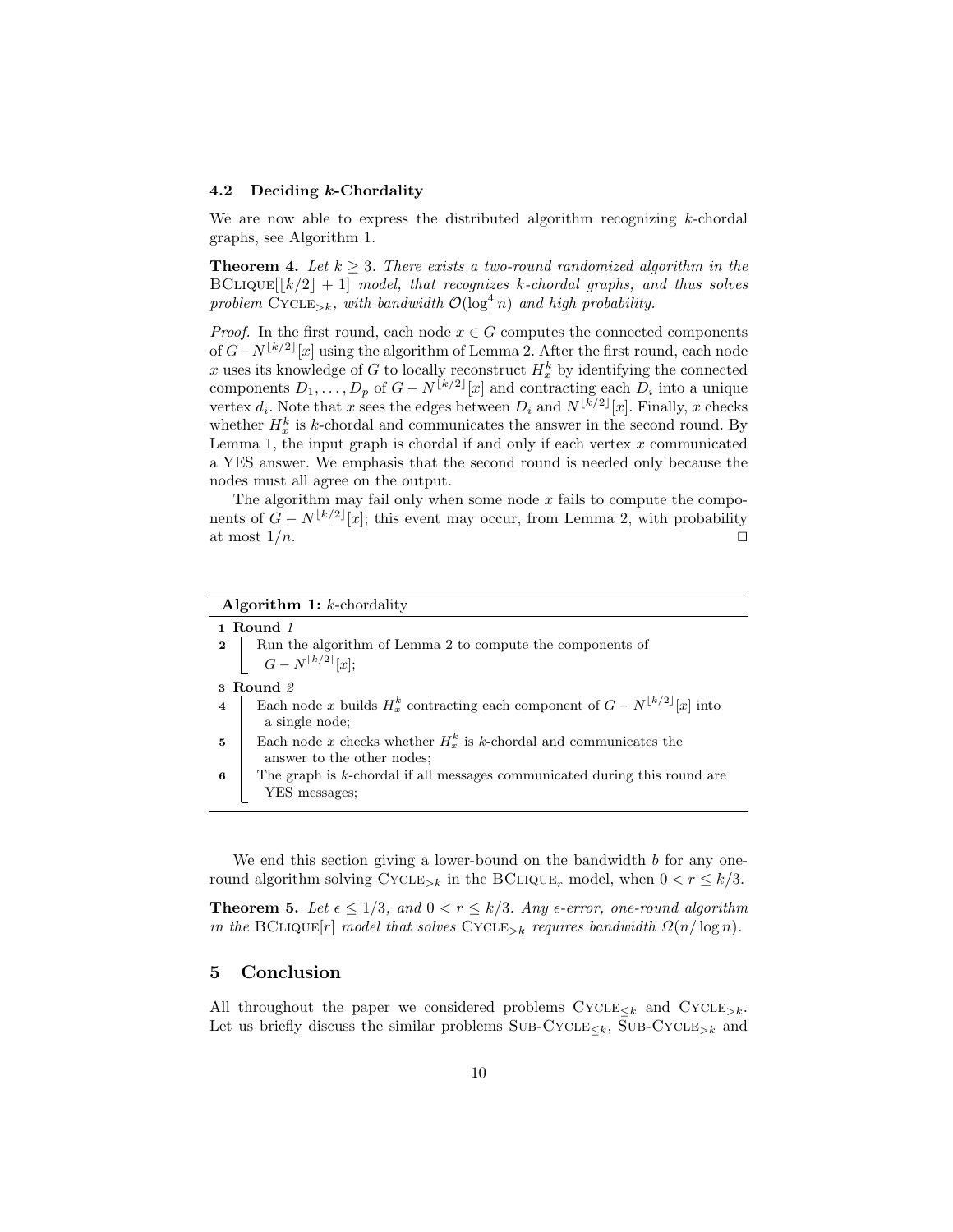$SUB-CYCLE_{=k}$ , which consist in deciding whether the input graphs has, as a subgraph, a cycle of length at most  $k$ , greater than  $k$ , and equal to  $k$ , respectively.

Observe that  $SUB-CYCLE_{ is identical to  $CYCLE_{, so upper and lower$$ bounds coincide. We emphasize that, for  $k \geq 3r$ , the lower and upper bounds for these problems are tight up to polylogarithmic factors.

Unlike the case of short cycles, there is a significative difference between detecting long induced cycles and detecting long cycles (induced or not). By a result of Birmelé [9], graphs with no cycles of length greater than  $k$  have treewidth (and hence degeneracy) at most  $k$ . Therefore, they can be recognized by a one-round deterministic algorithm in the BClique model with bandwidth  $\mathcal{O}(k \log n)$ , based on Theorem 1.

Further lower bounds can be obtained for both  $\text{CYCLE}_{=k}$  and  $\text{SUB-CYCLE}_{=k}$ problems in the BCLIQUE $[r]$  model, when k is an odd number between 3r and 4r. These bounds are obtained by a reduction from a 3-party Number-On-the-Forehead version of the disjointness problem DISJ, and show that any deterministic R-round b-bandwidth algorithm for this problem, in the  $BCLIQUE[r]$  model, is such that  $R \cdot b = \Omega(n^{1-o(1)})$ . Under some stronger complexity assumptions, this lower bound can be extended to randomized algorithms.

When k is even, problem SUB-CYCLE<sub> $=k$ </sub> can be solved by a one-round deterministic algorithm in BCLIQUE with bandwidth  $\mathcal{O}(n^{2/k} \log n)$ , thanks to degeneracy arguments.

We leave as open problems the question whether  $\text{CYCLE}_{\geq k}$  can be solved by a non-trivial one-round algorithm in the BCLIQUE  $\lfloor k/2 \rfloor + 1$  model, as well as the question of multi-round lower bounds for this problem in the  $BCLIQUE[r]$ model for  $r < k/2$ .

# References

- 1. Kook Jin Ahn, Sudipto Guha, and Andrew McGregor. Analyzing graph structure via linear measurements. In Proceedings of the 23rd Annual ACM-SIAM Symposium on Discrete Algorithms, SODA 2012, pages 459–467, 2012.
- 2. Kook Jin Ahn, Sudipto Guha, and Andrew McGregor. Graph sketches: Sparsification, spanners, and subgraphs. In Proceedings of the 31st Symposium on Principles of Database Systems, PODS 2012, pages 5–14, 2012.
- 3. Dana Angluin. Local and global properties in networks of processors. In Proceedings of the twelfth annual ACM symposium on Theory of computing, pages 82–93. ACM, 1980.
- 4. Heger Arfaoui, Pierre Fraigniaud, David Ilcinkas, and Fabien Mathieu. Distributedly Testing Cycle-Freeness. In Proceedings of the 40th International Workshop on Graph-Theoretic Concepts in Computer Science, volume 8747 of LNCS, pages 15 – 28, Nouan-le-Fuzelier, France, June 2014.
- 5. Baruch Awerbuch, Oded Goldreich, Ronen Vainish, and David Peleg. A tradeoff between information and communication in broadcast protocols. J. ACM, 37(2):238–256, 1990.
- 6. Florent Becker, Adrian Kosowski, Mart´ın Matamala, Nicolas Nisse, Ivan Rapaport, Karol Suchan, and Ioan Todinca. Allowing each node to communicate only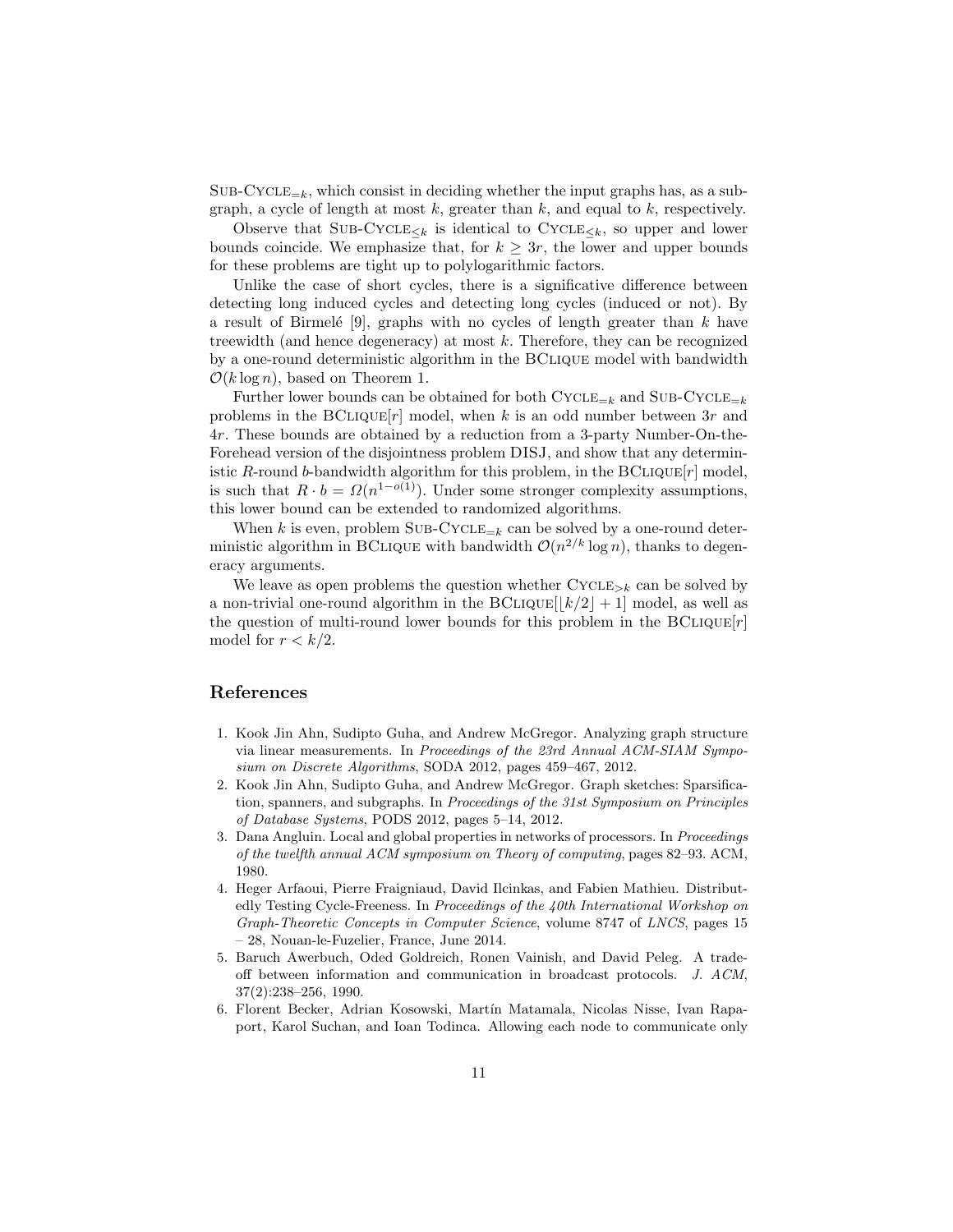once in a distributed system: shared whiteboard models. Distributed Computing, 28(3):189–200, 2015.

- 7. Florent Becker, Mart´ın Matamala, Nicolas Nisse, Ivan Rapaport, Karol Suchan, and Ioan Todinca. Adding a referee to an interconnection network: What can(not) be computed in one round. In Proceedings of the 25th IEEE International Parallel and Distributed Processing Symposium, IPDPS 2011, pages 508–514, 2011.
- 8. Florent Becker, Pedro Montealegre, Ivan Rapaport, and Ioan Todinca. The simultaneous number-in-hand communication model for networks: Private coins, public coins and determinism. In Proceedings of the 21st International Colloquium, on Structural Information and Communication Complexity, SIROCCO 2014, pages 83–95, 2014.
- 9. Etienne Birmelé. Tree-width and circumference of graphs. Journal of Graph Theory, 43(1):24–25, 2003.
- 10. John A. Bondy and Miklós Simonovits. Cycles of even length in graphs. Journal of Combinatorial Theory, Series B, 16(2):97–105, 1974.
- 11. Andreas Brandstädt, Jeremy P Spinrad, et al. Graph classes: a survey, volume 3. Siam, 1999.
- 12. Keren Censor-Hillel, Petteri Kaski, Janne H. Korhonen, Christoph Lenzen, Ami Paz, and Jukka Suomela. Algebraic methods in the congested clique. In Proceedings of the 2015 ACM Symposium on Principles of Distributed Computing, PODC 2015, pages 143–152, 2015.
- 13. N. Chandrasekharan and S. Sitharama Iyengar. NC algorithms for recognizing chordal graphs and  $k$  trees. IEEE Trans. Computers,  $37(10):1178-1183$ , 1988.
- 14. Andrew Drucker, Fabian Kuhn, and Rotem Oshman. On the power of the congested clique model. In ACM Symposium on Principles of Distributed Computing, PODC 2014, pages 367–376, 2014.
- 15. Paul Erdős. Extremal problems in graph theory. In Theory of graphs and its aplications". Proc. Sympos. Smolenice, 1964.
- 16. Sudipto Guha, Andrew McGregor, and David Tench. Vertex and hyperedge connectivity in dynamic graph streams. In Proceedings of the 34th ACM Symposium on Principles of Database Systems, pages 241–247. ACM, 2015.
- 17. James W. Hegeman, Sriram V. Pemmaraju, and Vivek Sardeshmukh. Nearconstant-time distributed algorithms on a congested clique. In Proceedings of the 28th International Symposium on Distributed Computing, DISC 2014, pages 514–530, 2014.
- 18. Stephan Holzer and Nathan Pinsker. Approximation of Distances and Shortest Paths in the Broadcast Congest Clique. In 19th International Conference on Principles of Distributed Systems (OPODIS 2015), volume 46 of Leibniz International Proceedings in Informatics (LIPIcs), pages 1–16, 2016.
- 19. Hossein Jowhari, Mert Saglam, and G´abor Tardos. Tight bounds for lp samplers, finding duplicates in streams, and related problems. In Proceedings of the 30th ACM SIGMOD-SIGACT-SIGART Symposium on Principles of Database Systems, PODS 2011, pages 49–58, 2011.
- 20. Tomasz Jurdzinski and Krzysztof Nowicki. MST in O(1) rounds of the congested clique. Preprint arXiv:1707.08484, 2017.
- 21. Jarkko Kari, Martin Matamala, Ivan Rapaport, and Ville Salo. Solving the induced subgraph problem in the randomized multiparty simultaneous messages model. In Proceedings of the 21st International Colloquium, on Structural Information and Communication Complexity, SIROCCO 2015, pages 370–384, 2015.